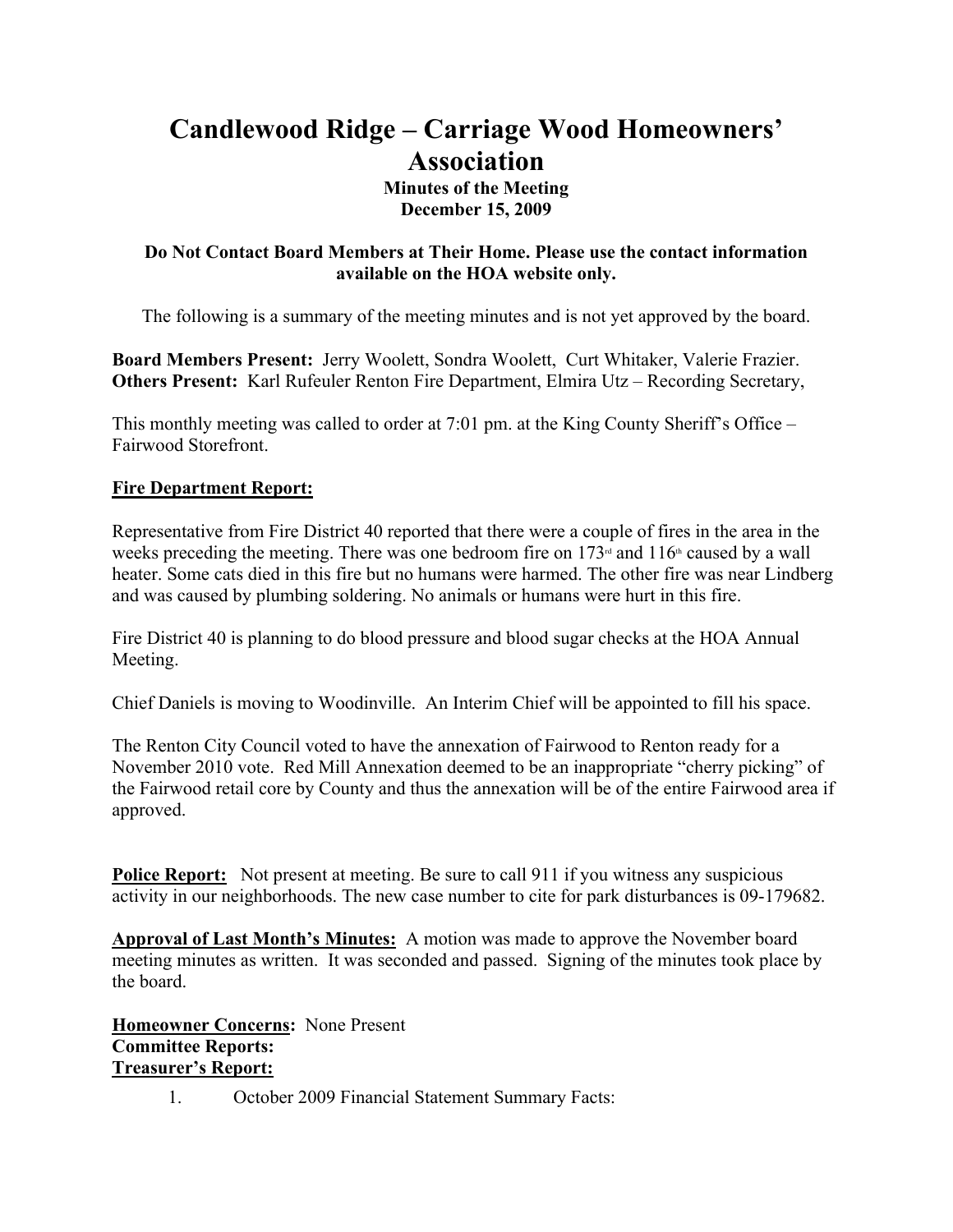∙ Over 100% of our budgeted annual income has been received.

We are well within our expected budgeted expenses except for legal fees. Some of those may be recovered in the future. Overall we should end up with approximately \$8000 more income than expenses for 2009, putting us in good financial shape.

∙ Our reserves have not changed from last month.

i. Capital Fund \$35,267.65

ii. Legal \$20,000.00

iii. General \$25,000.00

2. Two of our super delinquent accounts still remain unresolved. One homeowner claims to be protected by a Chapter 13 bankruptcy and another owner has ignored the letter from our attorney. We are getting advice from a bankruptcy attorney on the one and we have filed a lawsuit against the one who has ignored the situation.

3. We were able to contact the homeowner of one super delinquent account and that homeowner has paid up his account in full.

4. The 2010 proposed Budget, approved by the Board at our last meeting and to be submitted to the homeowners during our annual meeting in January, does not include a dues increase.

#### **Architectural Report:**

 1. Three ACC requests were submitted since the last meeting. One for remodeling, one for a fence and one for a roof.

2. Reminder - Our CC&Rs and Rules and Regulations clearly state that exterior projects such as roofs, painting, fencing, decks, driveways, major landscaping and patios require the submission and approval of an ACC request before commencing the project. The ACC has up to 30 days to respond to an ACC request but tries to respond much sooner than that. It is recommended that if a response to an ACC request has not been received within two weeks, the homeowner should contact the ACC Chairman via email at  $\frac{\text{architecture}(a)\text{c}$  rewhoa.org or by leaving a voice message at 425-738-8611. For emergency type repairs notify the ACC Chairman as indicated above and mention that it is an emergency type situation.

3. Please do not contact the ACC chairman via a home phone number. Please remember we do not accept ACC request forms via email. Please mail them to CR/CW HOA, PO Box 58397, Renton, WA 98058.

#### **Common Areas Maintenance Report:**

1. Reminder to all Homeowners – It is our responsibility (Not King County's) to keep the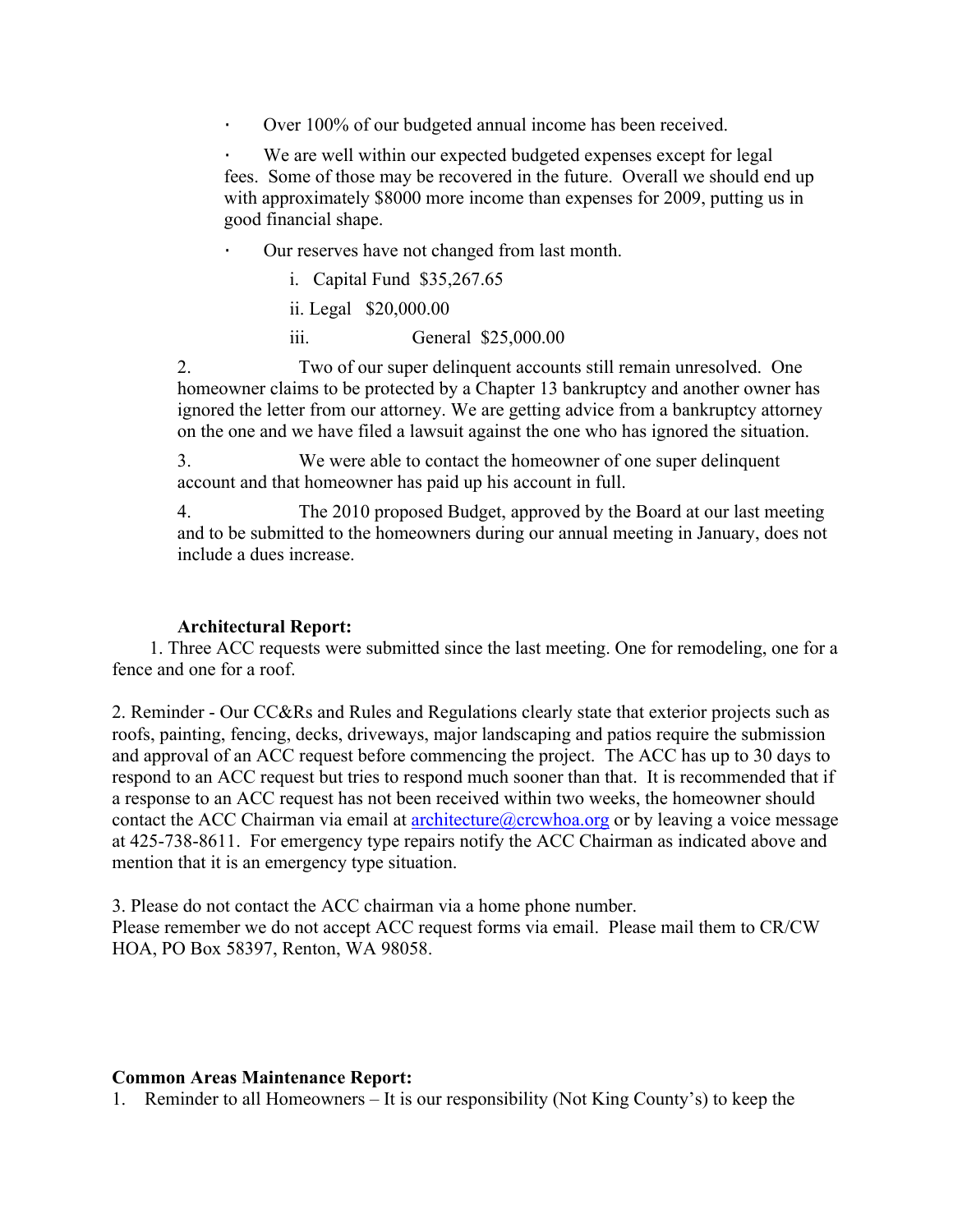Street drains clear. Please clear the debris and leaves from the drains by your house and at the ends of your street.

2. We have had tree and several branches fall onto the paths at CR Park. Please contact me at president@crcwhoa.org or call 425-738-8611 and leave a message if you notice any trees or branches at either park or any of the Common areas or entrances.

3. Be aware that the wooden bridge surface at CR Park, can be extremely slippery when the temperature gets near freezing.

4. A car has hit the new block wall at the center of the CR entrance. About 6 blocks were moved-they are very heavy so we will probably have to pay to have them put back. Luckily, none of the blocks were broken.

5. We have received a quote from Canber for work at the CW retention pond (in front of the new fence.

6. Please keep a watch for suspicious Activity and call 911 – we have a new case number to report any after hour or unruly activity in the Parks #09- 179682.

Reminder: Our parks are private parks which exist for the use and enjoyment of HOA residents, their families and guests. They are not public parks. Our park usage rules apply to everyone. Following are some of the rules that have been established to maximize safety, and minimize liability and maintenance cost:

A. Park Hours: 9:00 am to dusk.

B. No Smoking, alcohol, drugs, loud music, golfing, motorized vehicles or Fireworks are allowed.

C. Animals must be leashed and owners are responsible for cleaning up after their animals.

#### **Complaints Negotiations Report:**

1. There are currently 15 open active complaints

a. 5 are in the fines stage – One has been turned over to attorney  $\&$ 1 is in Chapter 13 bankruptcy

b.  $5$  have received their  $1$ <sup>st</sup> non-compliance letter

c. 3 have received their  $2<sup>nd</sup>$  certified non-compliance letters

d. 2 have received the  $3<sup>d</sup>$  and final certified non-compliance letters, meaning fines are eminent.

2. Three non-compliance issues were closed since the last meeting.

3. Reminder:

**All complaints must be submitted in writing and signed by the author.** We do not typically react to anonymous complaints submitted by letter, email or phone. We also want to remind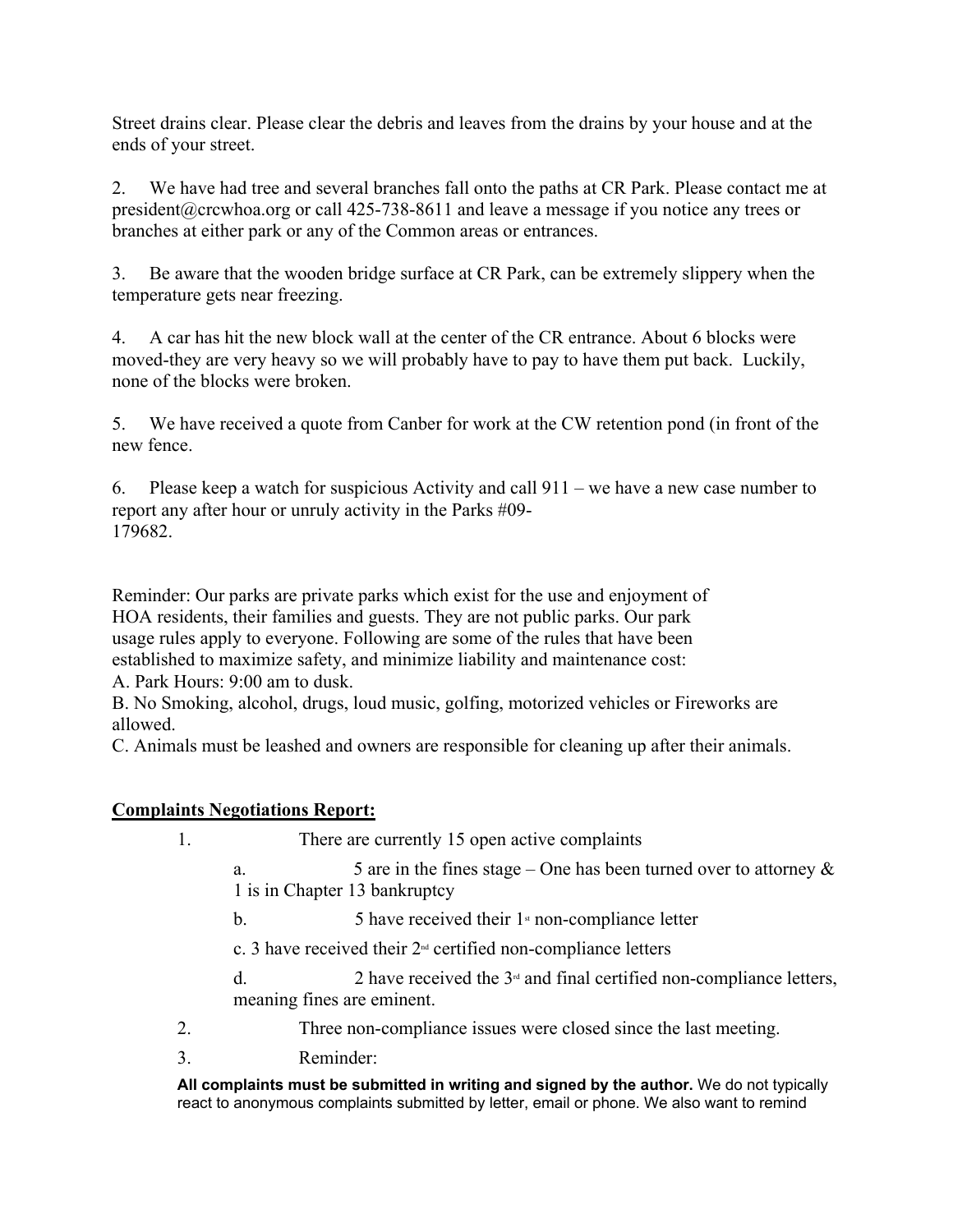everyone that neither the Board of Directors nor the complaint committee patrols the neighborhood looking for violations. We are all volunteers and we don't have the resources to hire someone to do it for us. We only react to the written signed complaints of homeowners. Therefore just because a violation has not been detected or reported for a long period of time, does not mean it is no longer a violation.

#### **Legal and Insurance Report:**

The board is still awaiting a ruling on the recovery of attorney's fees. There is discussion on going about how to best address the follow up to unauthorized businesses in the neighborhood which have come to the HOA's attention via the documents submitted by the plaintiff in the recently resolved lawsuit.

#### **Rental Home / Change of Address Committee**

Changes of Address and Rentals

• Reminder – When HOA correspondence needs to be delivered to an address other than the HOA street address, your HOA needs to be notified in writing of the correct address to send the correspondence. This applies to absentee homeowners who are renting or leasing their homes, homes that are vacant, and homeowners who choose to receive their correspondence at a PO Box or alternate address. In addition homeowners who are renting or leasing are required to comply the provisions of the Leasing/Rental of Homes/Tenants Rules and Regulations.

#### **Capital Improvement Committee:**

1. Nothing to report this month.

2. Please send in suggestions for Capital Improvements.

#### **Old Business:**

Annual Meeting is set for January  $26<sup>th</sup>$  at Fairwood Community United Methodist Church at 7:00 pm in the Multi Purpose Building. We are voting on one open board position.

Talking to Camber about how to best address slippery bridge in Candlewood Ridge Park. Please exercise caution as the bridge can be slippery when wet or frozen.

#### **New Business:**

Motion to approve no more than \$1650.00 to remove weeds and place bark along retention pond area in Carriage Wood. Passed.

**Webmaster:** Our current webmaster plans on moving from our neighborhood in the near future, therefore we are in need of someone take over this function. The person should be familiar with maintaining Google websites. Please contact us if you are interested in this volunteer position.

#### **Welcoming Committee**

∙ A total of 40 welcoming packets have been delivered to new residents so far in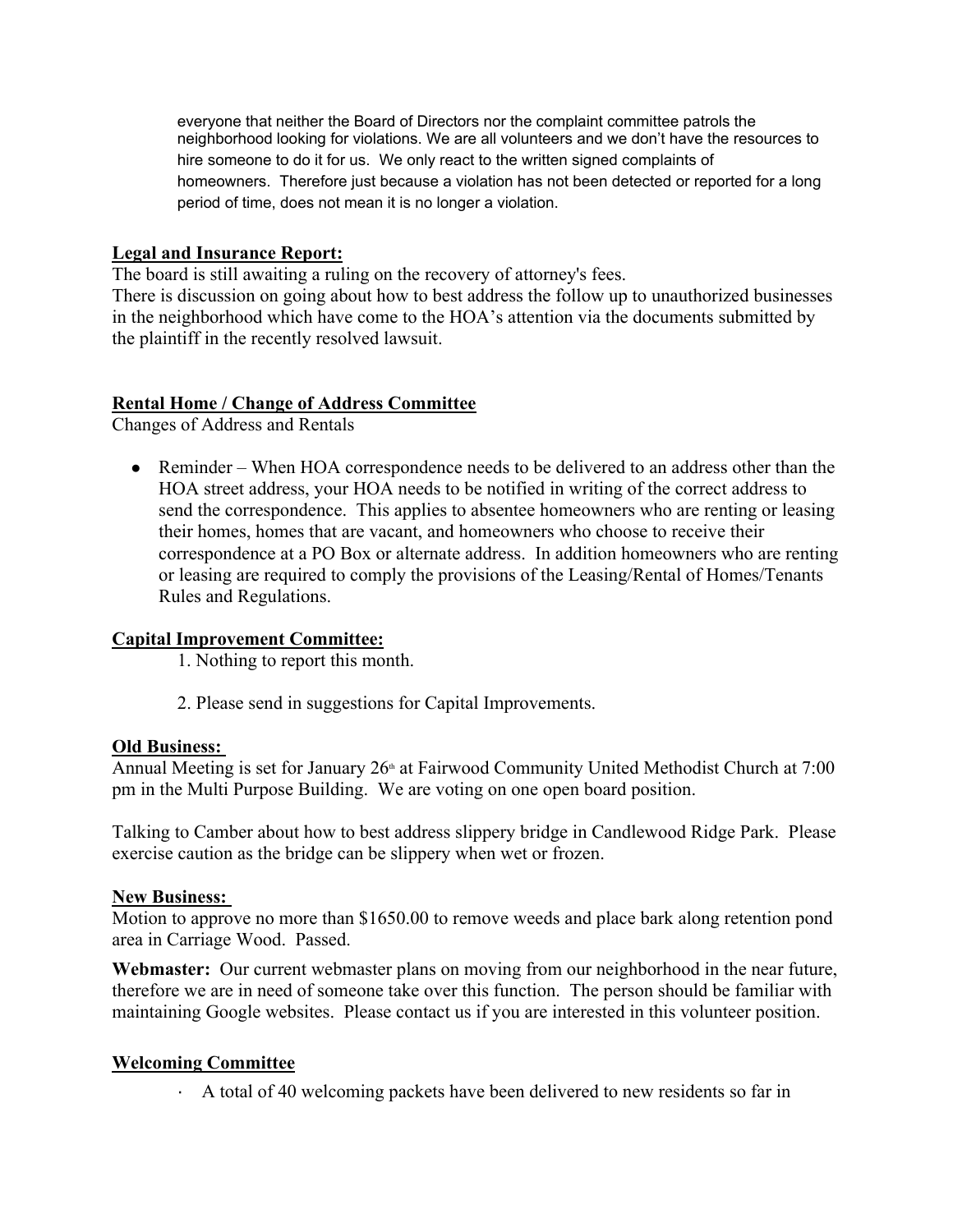2009.

∙ Three of these were delivered in the month of December.

∙ If you are new to the neighborhood and would like an HOA information packet, call the HOA phone number at 425-738-8611 and leave a voice message or send an email request to info@crcwhoa.org.

Our welcoming committee chairman has resigned. We want to thank Elizabeth Pardo for her service as chairman of this committee. Valerie Frazier has agreed to take over the function temporarily if no one else volunteers.

**Special Topics:** Visit our Website and contact the HOA via Email at:

Web – www.crcwhoa.org

Email – info@crcwhoa.org

A motion was made to adjourn the meeting at 8:15 pm.

### **Next Board Meetings:**

- ∙ January 19, 2009
- ∙ January 26, 2010 Annual Meeting at the Fairwood United Methodist Church
- ∙ 7:00 pm in the Multi-Purpose Building.
- ∙ February 16, 2010

Meetings are usually held at **7:00 pm.** at the Sheriff's Office, Albertson's Shopping Center. All Homeowners are welcome to attend.

## **Candlewood Ridge / Carriage Wood Announcements & Reminders**

**\*ACC Requests** - The HOA CC&Rs and Rules and Regulations documents clearly state that exterior projects such as roofs, painting, fencing, decks and patios require the submission and approval of an ACC request before commencing the project. The ACC has up to 30 days to respond to an ACC request but tries to respond much sooner. It is recommended that if a response to an ACC request has not been received within two weeks, the homeowner contact the ACC Chairperson via email at architecture  $@crcwhoa.org$  or by leaving a voice message at 425-227-4227. ACC request forms can be found in the Fairwood Flyer or on the HOA website at www.crcwhoa.org. *Please do not contact the ACC Chairperson via a home phone number.*

**\*Carriage Wood and Candlewood Ridge Parks** – A policy has been established to maximum safety, minimize liability and maintenance costs, while allowing homeowners of the association to enjoy our parks. Rules to accomplish this include:

∙ Park hours: 9:00 am until dusk

∙ No smoking, alcohol, drugs, loud music, golf, motorized vehicles or fireworks are allowed

∙ Animals must be leashed and owners are responsible for cleaning up after their animals